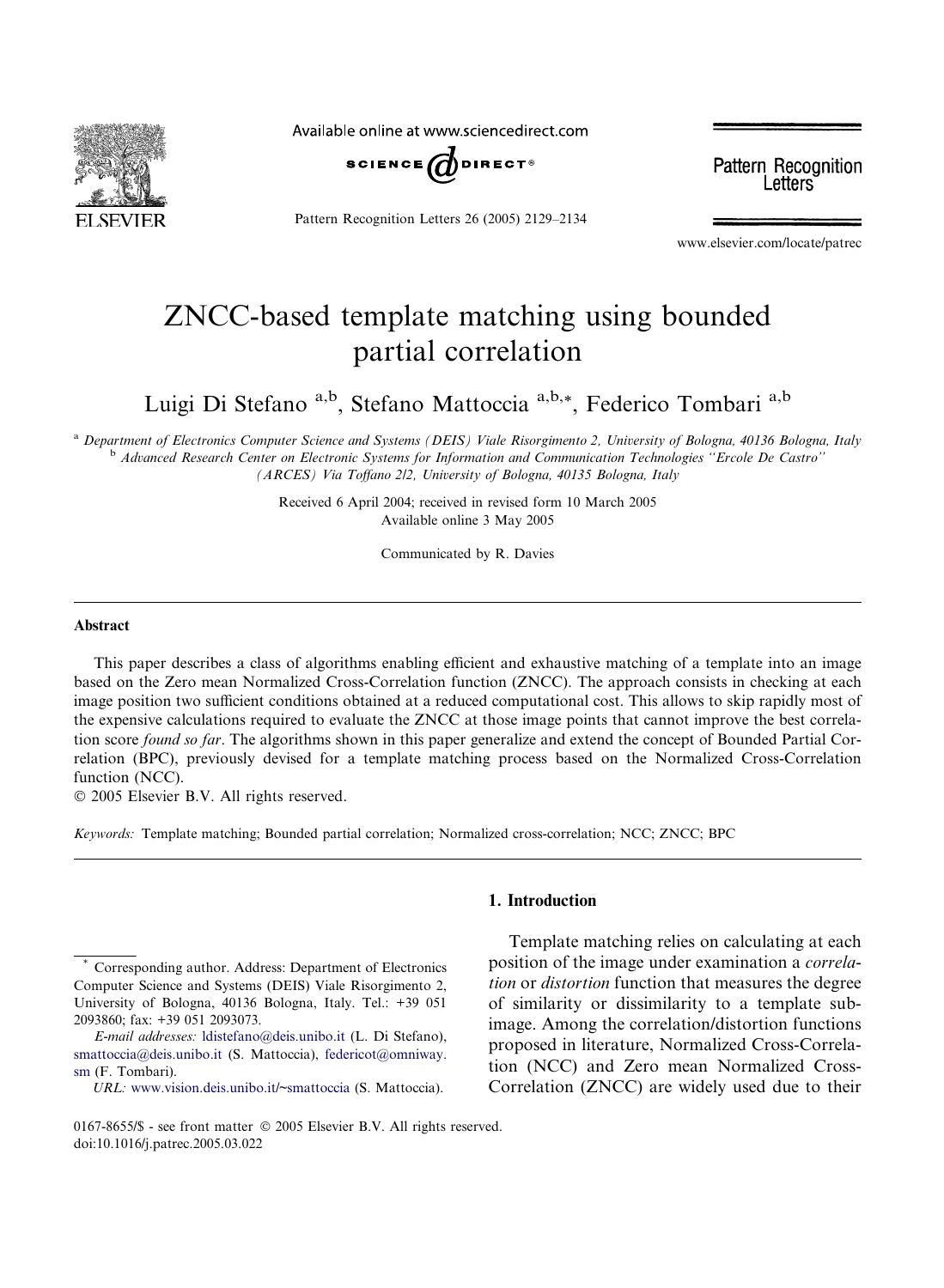<span id="page-1-0"></span>robustness in template matching [\(Krattenthaler](#page-5-0) [et al., 1994, Rosenfeld and Vanderburg,](#page-5-0) [1977a,b\)](#page-5-0), motion analysis ([Sun, 2002a\)](#page-5-0) stereo vision ([Sun, 2002b, Sun and Peleg, 2004, Faugeras](#page-5-0) [et al., 1993\)](#page-5-0) and industrial inspection ([Tsai and](#page-5-0) [Lin, 2003, Tsai et al., 2003](#page-5-0)). In fact, the normalization embodied into the NCC and ZNCC allows for tolerating linear brightness variations. Furthermore, thanks to the subtraction of the local mean, the ZNCC provides better robustness than the NCC [\(Faugeras et al., 1993, Tsai and Lin, 2003](#page-5-0)) since it tolerates uniform brightness variations as well. Since template matching based on the ZNCC or NCC can be very expensive, several non-exhaustive algorithms aimed at speeding-up the matching process have been developed (e.g. [Krattenthaler](#page-5-0) [et al., 1994; Rosenfeld and Vanderburg, 1977a,b;](#page-5-0) [Barnea and Silverman, 1972\)](#page-5-0). However, non-

# 2. Generalization of the BPC technique to the ZNCC function

This section describes how to generalize the basic BPC technique based on the Cauchy-Schwarz inequality [\(Di Stefano and Mattoccia,](#page-5-0) [2003b](#page-5-0)) to a template matching process based on the ZNCC function. The novel technique will be referred to as Zero mean Bounded Partial Correlation (ZBPC).

Let *I* be the image under examination, of size  $W \times H$  pixels, T the template sub-image, of size  $M \times N$  pixels, and  $I_c(x, y)$  the sub-image of size  $M \times N$  located at pixel coordinates  $(x, y)$ . Denoting as  $\mu(T)$  and  $\mu(I_c(x, y))$  the mean intensity value of T and  $I_c(x, y)$ , the Zero mean Normalized Cross-Correlation between  $T$  and  $I$  at pixel position  $(x, y)$  can be written as

$$
ZNCC(x,y) = \frac{\sum_{j=1}^{N} \sum_{i=1}^{M} [I(x+i, y+j) - \mu(I_c(x,y))] \cdot [T(i,j) - \mu(T)]}{\sqrt{\sum_{j=1}^{N} \sum_{i=1}^{M} [I(x+i, y+j) - \mu(I_c(x,y))]^2} \cdot \sqrt{\sum_{j=1}^{N} \sum_{i=1}^{M} [T(i,j) - \mu(T)]^2}}.
$$
(1)

exhaustive algorithms do not explore the entire search space and therefore can be trapped into local maxima and yield a non-optimal solution. In this paper we propose an algorithm for Denoting with  $\psi(x, y)$  the *dot product* between  $I_c(x, y)$  and T and with  $\|\cdot\|$  the  $\ell_2$  norm, simple algebraical manipulations allows (1) to be written as

$$
ZNCC(x, y) = \frac{\psi(x, y) - M \cdot N \cdot \mu(I_c(x, y)) \cdot \mu(T)}{\sqrt{||I_c(x, y)||^2 - M \cdot N \cdot \mu^2(I_c(x, y)) \cdot \sqrt{||T||^2 - M \cdot N \cdot \mu^2(T)}}}. \tag{2}
$$

ZNCC-based template matching that finds the same optimal solution as a full-search process and allows for significant computational savings. The algorithm is a generalization of the Bounded Partial Correlation (BPC) technique, previously devised only for NCC-based template matching ([Di Stefano and Mattoccia, 2003a,b\)](#page-5-0).

Let us now call  $\psi_Z(x, y)$  the numerator of (1) and split  $T$  and  $I_c$  into two portions (i.e. rows from  $1, \ldots, n$  denoted with  $\|_1^n$ and rows  $n+1,...,N$  denoted with  $\big|_{n+1}^{N}$  in order to express  $\psi_Z(x, y)$  as a sum of two contributions: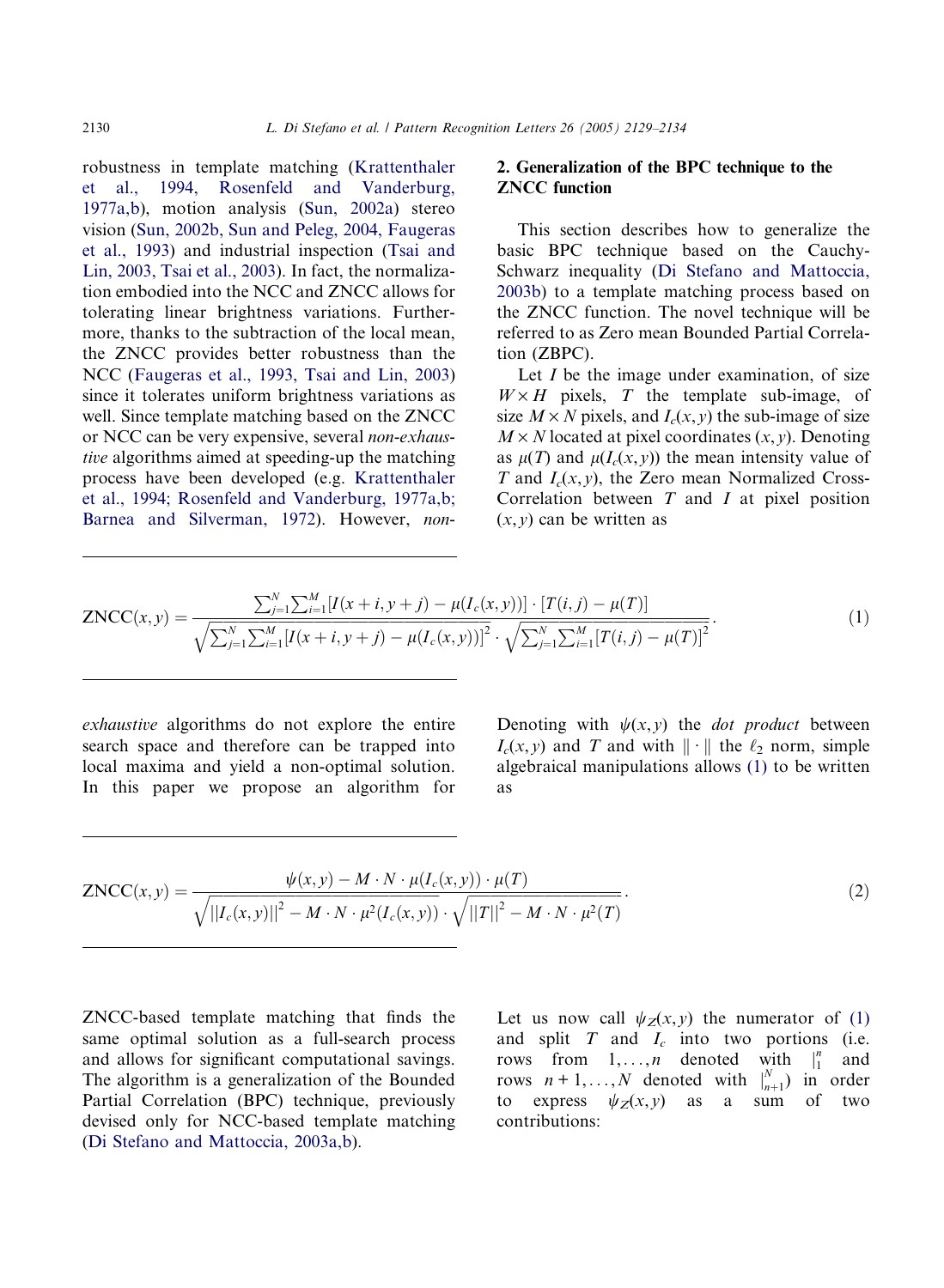<span id="page-2-0"></span>
$$
\psi_Z(x, y) = \sum_{j=1}^n \sum_{i=1}^M [I(x+i, y+j) - \mu(I_c(x, y))]
$$
  
\n
$$
\cdot [T(i, j) - \mu(T)]
$$
  
\n
$$
+ \sum_{j=n+1}^N \sum_{i=1}^M [I(x+i, y+j) - \mu(I_c(x, y))]
$$
  
\n
$$
\cdot [T(i, j) - \mu(T)] = \psi_Z(x, y)|_1^n + \psi_Z(x, y)|_{n+1}^N.
$$
  
\n(3)

Starting from [\(3\)](#page-1-0), two different bounding functions of the term  $\psi_Z(x, y)$  can be devised. These yield two sufficient conditions to be used during the matching process in order to skip rapidly those pixel positions that cannot improve the current maximum ZNCC score.

### 2.1. The first sufficient condition

Denoting as  $\xi$  the sum of elements of a set and applying the Cauchy-Schwarz inequality to the latter term of [\(3\)](#page-1-0), by means of simple manipulations we obtain an upper-bound of the term  $\psi_Z(x, y)|_{n+1}^N$ 

appearing in [\(3\)](#page-1-0) before the application of the Cauchy-Schwarz inequality. Hence, we first rewrite  $\psi_Z(x, y)|_{n+1}^N$  as

$$
\psi_Z(x, y)|_{n+1}^N = \psi(x, y)|_{n+1}^N - \mu(T) \cdot \xi(I_c(x, y))|_{n+1}^N - \mu(I_c(x, y)) \cdot \xi(T)|_{n+1}^N + (N - n) \cdot M \cdot \mu(T) \cdot \mu(I_c(x, y)).
$$
\n(6)

Applying the Cauchy-Schwarz inequality to the dot product term  $\psi(x, y)|_{n+1}^N$  in (6) we obtain the upper bound  $\beta''_Z(x, y)|_{n+1}^N$ 

$$
\beta''_Z(x, y)|_{n+1}^N = ||I_c(x, y)||_{n+1}^N \cdot ||T||_{n+1}^N - \mu(T) \cdot \xi(I_c(x, y))|_{n+1}^N - \mu(I_c(x, y)) \cdot \xi(T)|_{n+1}^N + (N - n) \cdot M \cdot \mu(T) \cdot \mu(I_c(x, y)) \tag{7}
$$

that yields the sufficient condition

$$
\frac{\psi_Z(x, y)|_1^n + \beta''_Z(x, y)|_{n+1}^N}{\sqrt{||I_c(x, y)||^2 - M \cdot N \cdot \mu^2(I_c(x, y))} \cdot \sqrt{||T||^2 - M \cdot N \cdot \mu^2(T)}}\n\leq \eta_{z_{\text{max}}}.
$$
\n(8)

$$
\beta'_{Z}(x,y)|_{n+1}^{N} = \sqrt{(||T||_{n+1}^{N})^{2} + (N-n) \cdot M \cdot \mu^{2}(T) - 2 \cdot \mu(T) \cdot \xi(T)|_{n+1}^{N}} \sqrt{\sqrt{(||I_{c}(x,y)||_{n+1}^{N})^{2} + (N-n) \cdot M \cdot \mu^{2}(I_{c}(x,y)) - 2\mu(I_{c}(x,y)) \cdot \xi(I_{c}(x,y))|_{n+1}^{N}}.
$$
\n(4)

Calling  $\eta_{z_{\text{max}}}$  the maximum ZNCC score found so *far* and by replacing  $\psi_z(x, y)|_{n+1}^N$  with  $\beta'_z(x, y)|_{n+1}^N$ in [\(3\)](#page-1-0) we obtain the following sufficient condition:

$$
\frac{\psi_Z(x, y)|_1^n + \beta'_Z(x, y)|_{n+1}^N}{\sqrt{||I_c(x, y)||_2^2 - M \cdot N \cdot \mu^2(I_c(x, y))} \cdot \sqrt{||T||_2^2 - M \cdot N \cdot \mu^2(T)}}\n\leq \eta_{z_{\text{max}}}.
$$
\n(5)

# 2.2. The second sufficient condition

A second upper bounding function and associated sufficient condition can be obtained by algebraically manipulating the  $\psi_Z(x, y)|_{n+1}^N$  term

#### 2.3. The basic ZBPC algorithm

Starting from the sufficient conditions (5) and (8) we outline here the basic ZBPC algorithm. Let  $n \in \{1, N - 1\},\$ 

- (1) Consider the next pixel position  $(x, y) \in I$ .
- $(2)$  Compute  $\int_{1}^{n}, \quad \beta'_Z(x, y)\big|_{n}^{N}$ and  $\beta''_Z(x,y)|_{n+1}^N$ .
- (3) If (5) or (8) holds go to step 1 else compute  $\psi(x, y)|_{n+1}^{N}$ .
- (4) If  $ZNCC(x, y) > \eta_{z_{\text{max}}}$  update  $\eta_{z_{\text{max}}}$  together with the current best matching position  $(x_{\text{max}},y_{\text{max}}).$
- $(5)$  Go to step 1.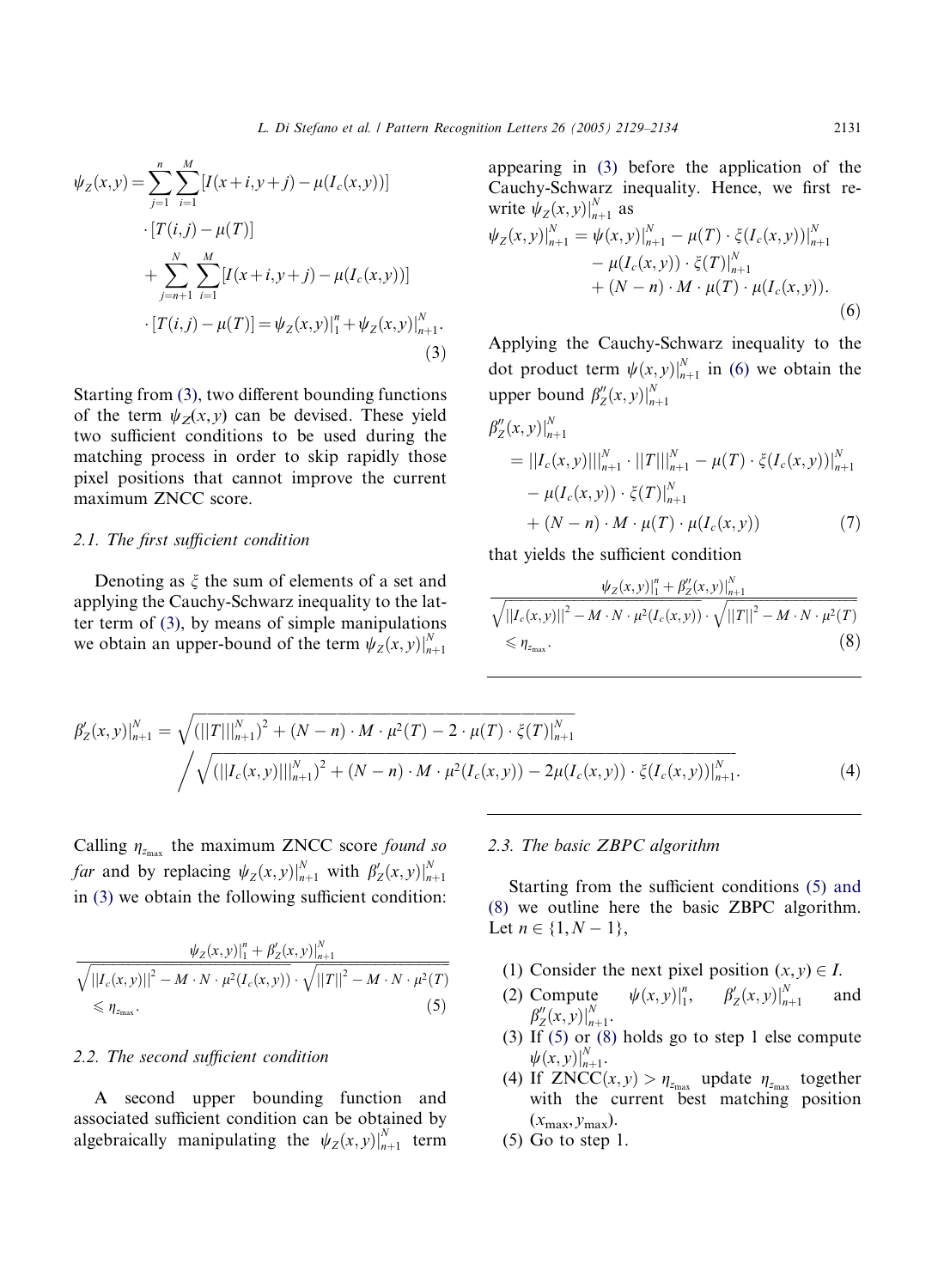# 2.4. Improving the basic ZBPC algorithm

Similar to BPC, ZBPC is a data dependent optimization technique that gets more effective as long as the degree of similarity between the template and the current best matching sub-image increases (i.e.  $\eta_{z_{\text{max}}}$  gets higher). This can be exploited to improve the basic algorithm according to one (or both) of the following two approaches.

- $\eta_{z_{\text{max}}}$  can be initialized to the threshold value,  $\eta_{z_t}$ , used in most template matching processes in order to establish the minimum degree of similarity required to accept a match.
- Should an estimation of the best correlation score,  $\hat{\eta}_{z_{\text{max}}}$ , be available (e.g. as a result of a non-exhaustive search),  $\eta_{z_{\text{max}}}$  can be initialized to  $\hat{\eta}_{z_{\text{max}}}$ . To obtain  $\hat{\eta}_{z_{\text{max}}}$  we use a multiresolution approach, referred to as MZBPC, based on subsampling both I and T and then applying the basic ZBPC algorithm first at the lower resolution level and then, in the surroundings of the best matching position, at the higher resolution level. It is worth pointing out that though MZBPC incorporates an initial non-exhaustive step, the overall search process is exhaustive since the estimation of the best ZNCC score,  $\hat{\eta}_{z_{\text{max}}}$ , is used only to initialize the current ZNCC maximum.

If both approaches are used then  $\eta_{z_{\text{max}}}$  is initialized to  $\max{\{\eta_{z_t}, \hat{\eta}_{z_{\text{max}}}\}}$ .

With ZBPC and MZBPC, if at pixel position  $(x, y)$  one of the two sufficient conditions [\(5\) and](#page-2-0) [\(8\)](#page-2-0) holds, only a limited portion of the expensive  $\psi_Z(x, y)|_1^n$  term needs to be calculated. Thus, to achieve computational savings it is mandatory that the two conditions can be calculated more rapidly than residual dot product term. First of all, terms  $||T||_{n+1}^N$ ,  $\mu(T)$  and  $\zeta(T)|_{n+1}^N$  in [\(5\) and \(8\)](#page-2-0) need to be computed only at start up. As for the terms that instead must be evaluated at each pixel position  $(x, y)$ , we can observe that both conditions require the computation of  $\psi_Z(x, y)|_1^n$  and the quantities  $\left\|I_c(x,y)\right\|_{n+1}^N$ ,  $\mu(I_c(x,y))$  and  $\xi(I_c(x,y))\right\|_{n+1}^N$ . The latter quantities can be computed very efficiently using incremental calculation techniques [\(Mc](#page-5-0) [Donnell, 1981, Viola and Jones, 2001, Veksler,](#page-5-0)

[2003](#page-5-0)) at a small and fixed cost that compares favorably to that required to attain the residual term  $\psi_{Z_n}(x, y)|_{n+1}^N$ . In fact, the calculation of  $\psi_Z(x, y)\big|_{n=1}^N$  cannot be accelerated by incremental techniques and hence exhibits a computational cost growing with the template size.

## 3. Experimental results

[Tables 1–3](#page-4-0) provide the experimental results obtained with the three data sets shown respectively in Figs.  $1-3$ .<sup>1</sup> The tables report, for the templates shown in the figures, the measured speed-ups and the percentage of image positions skipped by the ZBPC and MZBPC algorithms with respect to the standard ZNCC-based template matching algorithm. As for ZBPC, three different values of the sensitivity threshold have been used with each template  $(0\%$ —no threshold—, 95% and 98% of the actual  $\eta_{z_{\text{max}}}$  score) in order to initialize  $\eta_{z_{\text{max}}}$ . Conversely, in the MZBPC case  $\eta_{z_{\text{max}}}$  is initialized to the best score resulting from an initial coarse resolution search based on the sub-sampling factor S. All the considered algorithms were implemented in C and tested on a 3.06 GHz Pentium 4 processor running Linux.

The first column of [Tables 1–3](#page-4-0) shows that the basic ZBPC technique can speed-up the execution time of a ZNCC-based template matching process from 1.31 to 3.91. As shown in columns 2 and 3, further substantial computational savings can be achieved by deploying the sensitivity threshold, which is a quite standard parameter in a template matching process, to initialize the current ZNCC maximum. The tables point out also that in most cases MZBPC allows for obtaining a better speed-up than ZBPC, yielding factors ranging from 3.18 to 7.00. Although not discussed in this paper for the sake of brevity, we point out that with MZBPC the computational savings turn out to be practically independent from the position of the actual maximum ZNCC score within the image. The tables report also the percentages of

<sup>1</sup> Courtesy of the Vision and Autonomous Systems Center (VASC) at Carnegie Mellon University.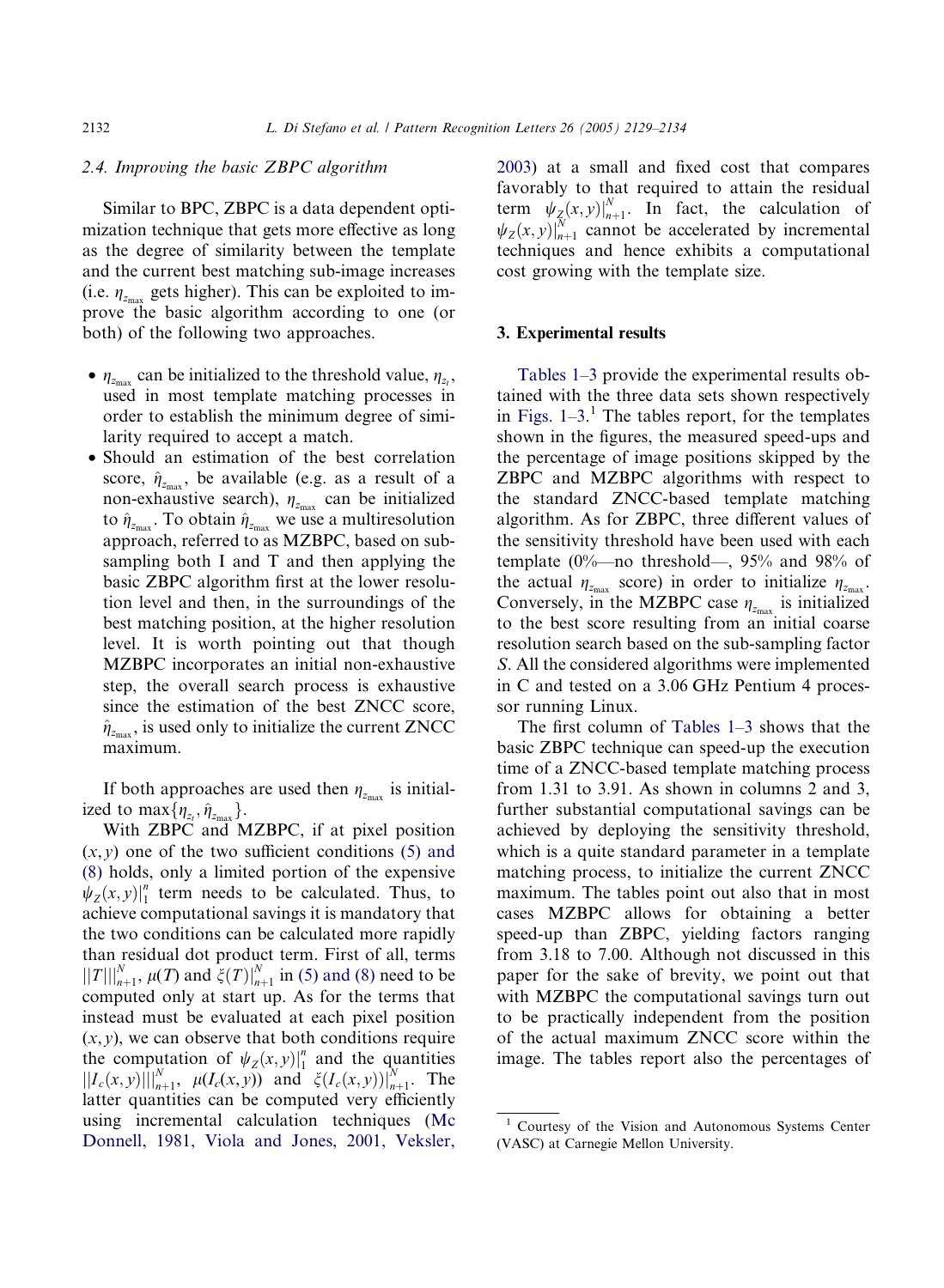<span id="page-4-0"></span>Table 1

Data set of Fig. 1: measured speed-ups and percentages of image positions skipped by ZBPC and MZBPC

| I <sub>p</sub> | $ZBPC$ [0%] | ZBPC $[95\%]$ ZBPC $[98\%]$ MZBPC                               |  |
|----------------|-------------|-----------------------------------------------------------------|--|
| $T_{P1}$       |             | 2.64 $(76.1\%)$ 3.20 $(84.1\%)$ 5.38 $(99.4\%)$ 5.20 $(99.6\%)$ |  |
| $T_{P2}$       |             | 3.91 (90.8%) 4.91 (97.1%) 5.01 (97.5%) 4.80 (97.6%)             |  |
| $T_{P3}$       |             | 1.41 $(36.5\%)$ 3.44 $(87.2\%)$ 4.36 $(94.5\%)$ 4.50 $(96.7\%)$ |  |

Parameters:  $n/N = 0.18$  and for MZBPC  $S = 4$ .

Table 2

Data set of Fig. 2: measured speed-ups and percentages of image positions skipped by ZBPC and MZBPC

| $I_N$    |  | ZBPC [0%] ZBPC [95%] ZBPC [98%] MZBPC                       |  |
|----------|--|-------------------------------------------------------------|--|
| $T_{N1}$ |  | 2.29 (71.7%) 4.60 (99.3%) 4.67 (99.7%) 4.57 (99.7%)         |  |
| $T_{N2}$ |  | $1.52(43.6\%)$ $2.34(73.1\%)$ $2.87(83.4\%)$ $3.18(88.4\%)$ |  |
| $T_{N3}$ |  | 1.31 (31.2%) 2.74 (81.5%) 3.52 (91.7%) 3.81 (95.4%)         |  |

Parameters:  $n/N = 0.21$  and for MZBPC  $S = 8$ .

Table 3

Data set of Fig. 3: measured speed-ups and percentages of image positions skipped by ZBPC and MZBPC

| $I_{C}$  |  | ZBPC [0%] ZBPC [95%] ZBPC [98%] MZBPC                           |  |
|----------|--|-----------------------------------------------------------------|--|
| $T_{C1}$ |  | 3.04 $(76.4\%)$ 4.47 $(88.3\%)$ 6.21 $(95.3\%)$ 6.48 $(96.3\%)$ |  |
| $T_{C2}$ |  | 2.79 (73.2%) 4.48 (88.4%) 5.89 (94.4%) 6.12 (95.3%)             |  |
| $T_{C2}$ |  | 2.77 (72.5%) 4.86 (90.3%) 6.73 (96.7%) 7.00 (97.5%)             |  |

Parameters:  $n/N = 0.12$  and for MZBPC  $S = 6$ .



Fig. 1. Data set *Pcb*: image  $I_P$  and templates  $T_{P1}$ ,  $T_{P2}$  and  $T_{P3}$ .

image positions skipped by ZBPC and MZBPC as a result of the anticipated detection of unsatisfactory matching candidates (i.e. the positions where one of the two sufficient conditions [\(5\), \(8\)](#page-2-0) is satisfied). With the exception of template  $T_{P3}$  with no sensitivity threshold (see Table 1), the basic ZBPC approach allows for skipping always more than 72% of the image positions. As expected, the percentage of skipped positions gets notably better



Fig. 2. Data set *Nuclear Plant*: image  $I_N$  and templates  $T_{N1}$ ,  $T_{N2}$  and  $T_{N3}$ .



Fig. 3. Data set *Catalunya*: image  $I_C$  and templates  $T_{C1}$ ,  $T_{C2}$ and  $T_{C3}$ .

as long as the sensitivity threshold gets higher and turns out to be the best with MZBPC. Excluding template  $T_{N2}$  (see Table 2), with MZBPC the sufficient condition [\(5\)](#page-2-0) or [\(8\)](#page-2-0) holds in more than 95% of image positions.

## 4. Conclusion and future work

We have described an algorithm for exhaustive template matching based on the direct computation of the ZNCC function. The algorithm generalizes the principle of the BPC technique, previously devised only for the NCC function, to the more robust and computationally expensive ZNCC function. The novel technique, referred to